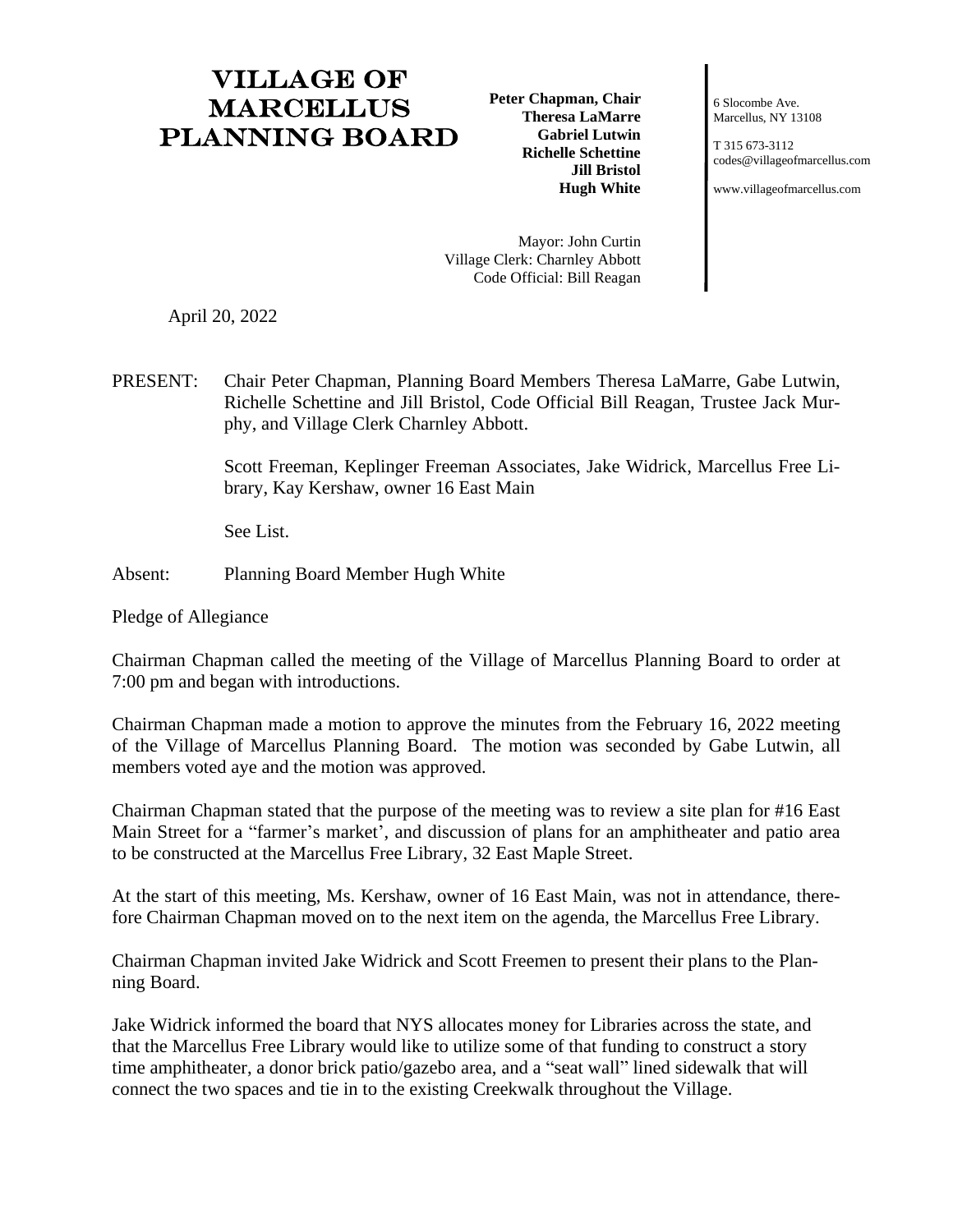Mr. Freeman stated that the area sits in a floodplain, and is the current location of a detention basin. The basin is designed to drain in less than 72 hours, but is very rarely holding any kind of standing water and drainage concerns will be addressed. The plans consist of a sidewalk that will connect the patio area and the amphitheater, and will eliminate a few parking spaces that are currently located at the library. The area is naturally sloped and will house an amphitheater nicely. Security concerns and safety issues have been considered in the design, including visibility and lighting. Mr. Freeman indicated to the Board which parking spaces will be eliminated to connect the patio and amphitheater areas, which will extend the greenspace and will be safer for children while they are using the area. The sidewalk will be ADA accessible. There will be a gateway sign at the entrance for the "Jane Amidon Memorial Park." The seat wall will provide an area for gathering and for parents to sit while their children safely play and utilize the area.

Mr. Freeman stated that the project is being considered in three phases. The amphitheater and the patio would be the first and second phase, and if the funding allows, then the sidewalk would be completed.

Ms. Schettine inquired about plans for seating and furniture such as benches, tables etc. Mr. Freeman stated that will be determined in the future, after construction is complete, and the nature of the design will allow for several options that the library can consider.

Mr. Lutwin asked how many parking spaces will be eliminated. Mr. Freeman noted that there are 16 spaces in the original parking lot, and an additional 32 in the newer lot, for a total of 48 current spaces. There will be a total of 8 spaces lost. Mr. Widrick stated that the current parking configuration is awkward and they plan to change the layout of the parking areas in the future, so the loss of these spaces is not a concern of the library.

Mr. Freeman stated that the master plan calls for a pedestrian connection to the planned Teftt Meadows project, but will need coordination with the Upper Crown Landing apartments.

Chairman Chapman asked what kind of materials were being considered for the walking paths. Mr. Freeman stated that they plan to use both pavers and concrete. The cost of pavers is higher than the cost of concrete, so therefore they plan to seek donations for a "donor walk" consisting of brick pavers, that will help keep the cost down, and use concrete for the areas outside of the donated brick pavers.

Chairman Chapman discussed with Mr. Freeman and Mr. Widrick the intention of the phases of construction. He stated that construction of the two separate areas, the amphitheater and patio, without the connecting walkway, is not desirable, due to safety and aesthetic reasons. Mr. Widrick and Mr. Freeman stated that they have to work the numbers to determine how much of the project can be completed with the funds available, and that they have discussed options to be cost efficient and complete more of the hardscapes during the first phase.

Chairman Chapman asked CO Reagan for his input on the matter. CO Reagan stated that the biggest concern would be the impact of the parking spaces, however, when the library construct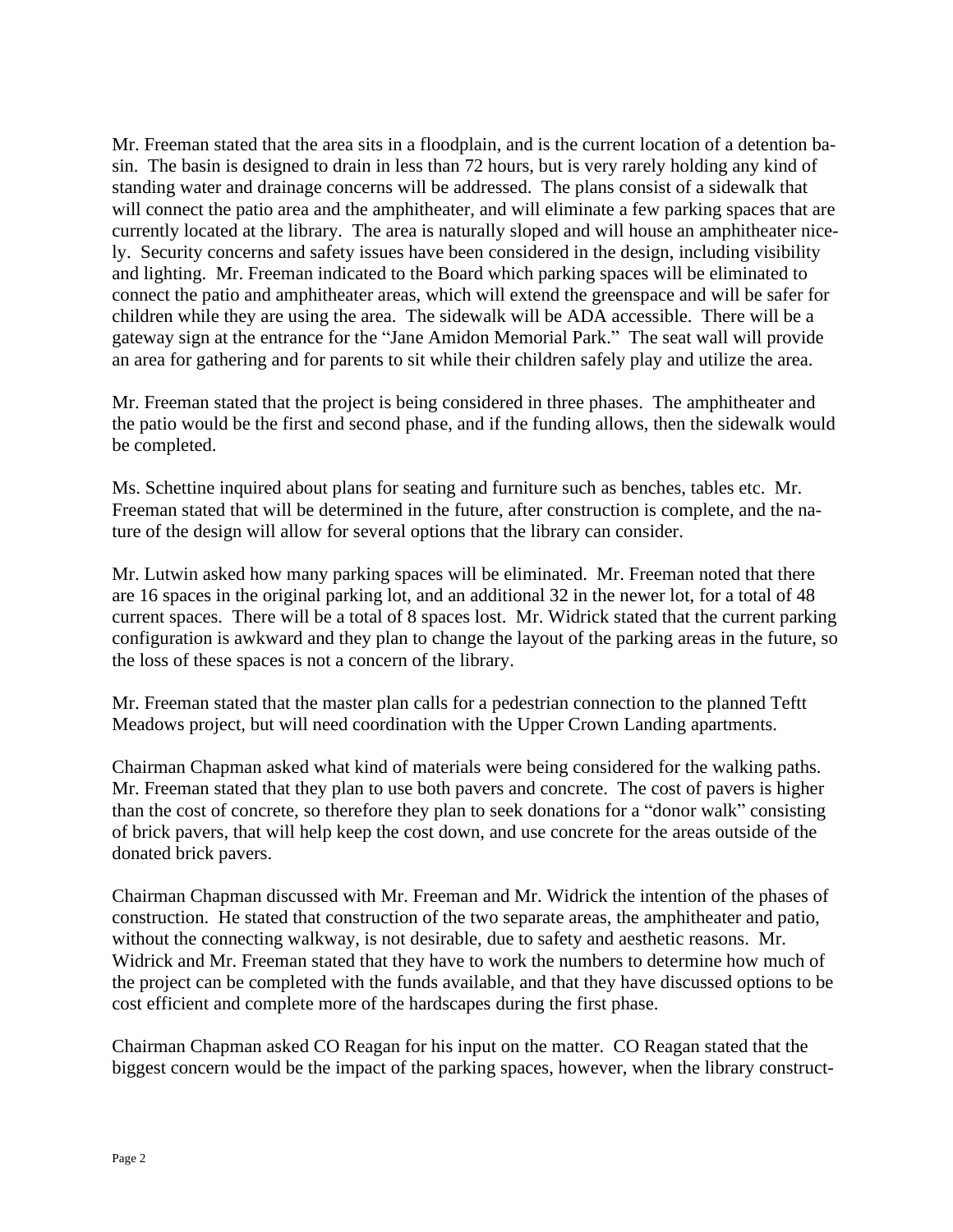ed the newer parking lot, they did so voluntarily, and they are able to eliminate those 8 spaces without a zoning variance.

Chairman Chapman made a motion to waive site plan review at this time, with the understanding that the planning board reserves the right to call the applicant to a meeting at any time to address concerns with the project, and that the planning board is to be provided progress reports as the project develops. The motion was seconded by Gabe Lutwin, all members voted aye and the motion was approved.

Chairman Chapman went on to the next order of business, Site Plan Review for 16 East Main St. for a market to be held in the driveway and backyard. CO Reagan stated that the existing Site Plan, approved in 2017, for a backyard BBQ with seating areas. Ms. Kershaw stated that her intent is to convert the space into an open-air market with goods for sale that would attract more foot traffic to the Village to support local brick and mortar businesses.

Ms. Kershaw stated that she would like to start out on Saturdays to generate interest, and intends to expand to other days if successful. She would like to rent space to individuals along the driveway and into the backyard. Vendors would be allowed to bring their own pop-up tent if needed. Hours would be mid-morning to early evening. The market would be similar to that of the Olde Home Days craft show held each June.

Chairman Chapman inquired as to what kinds of goods would be sold at the market, and expressed concern that vendors would sell garage sale items rather than vegetables and handmade goods. Ms. Kershaw stated that this is early in the planning stage and she does not have any vendors lined up at this time, but she hopes to attract vendors such as farmers and crafters to participate. Chairman Chapman asked CO Reagan how the Planning Board would govern what items would be allowed to be sold. CO Reagan stated that the Board does not have the authority to dictate that, if an individual item is legally allowed to be sold then the Board cannot restrict it unless it is written in a local law. The Board can categorize what types of goods (produce, crafts, antiques, etc.) can be sold at the market for the trial run. Chairman Chapman stated that the Board is in favor of produce, baked goods, and crafts, but does not want the market to turn into a weekly garage sale.

CO Reagan suggested that the Planning Board approve a trial run of the market, with established hours of operation and a determined length of time.

The Planning Board discussed the parameters of the trial run, and discussed concern with competing against the Olde Home Days, which hosts a market on Main Street on June 4<sup>th</sup>. The Olde Home Days Co-Chair, Ms. Abbott, stated that the Planning Board does not need to restrict the market on June 4<sup>th</sup>, and that the Committee is confident that they will be able to work out concerns personally with Ms. Kershaw regarding June 4<sup>th</sup>.

Ms. LaMarre made a motion to approve a trial run of the market, on Saturdays, May 7, 14, 21, 28 and June 4, and 11, between 9 am and 4 pm, to sell produce, baked goods, crafts, and antiques. No garage sale or "junk" items will be allowed. The Board will meet in regular session on June  $15<sup>th</sup>$  to further review the site plan and make a final determination. The motion was seconded by